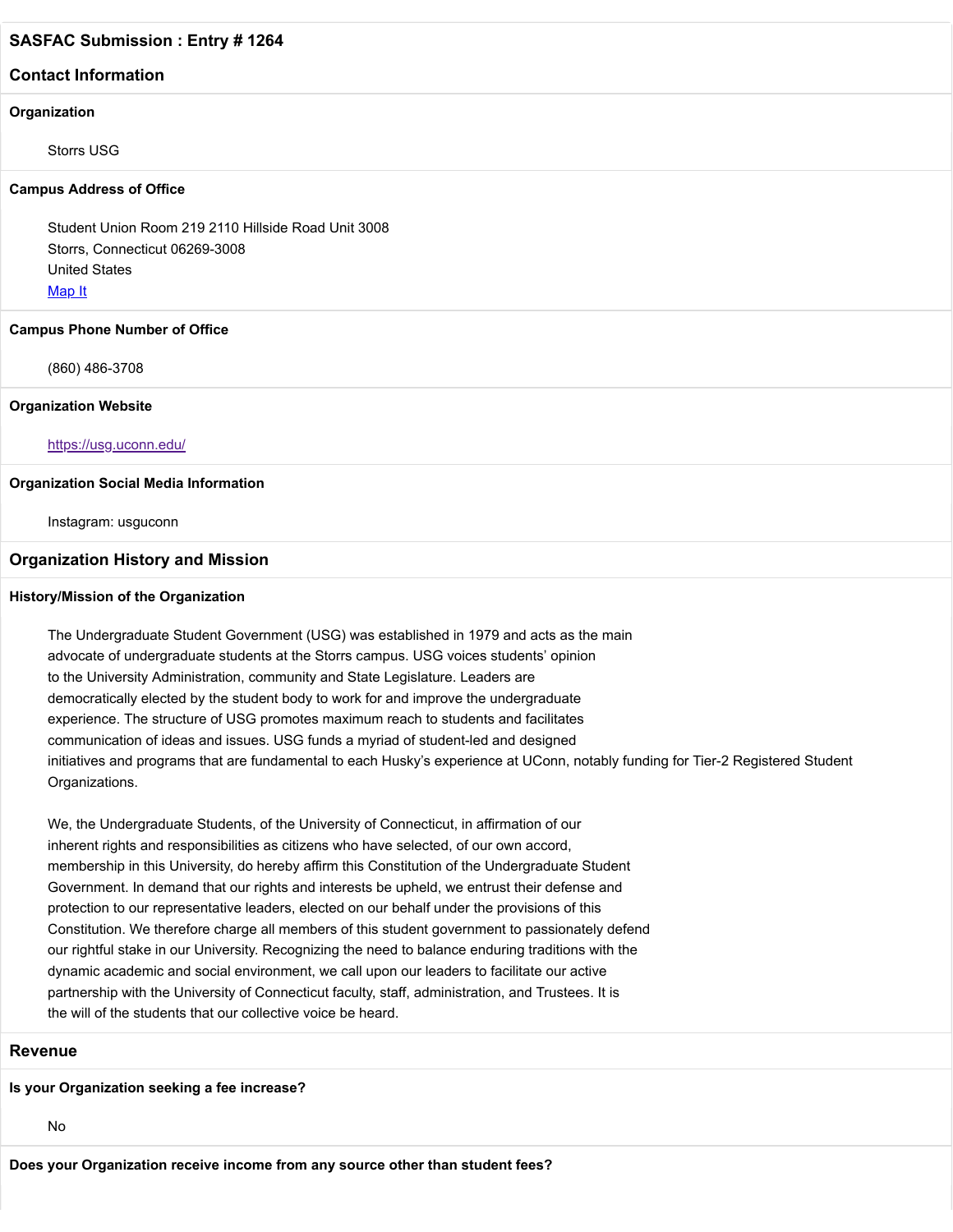Yes

**From where does your Organization receive non-student fee income? Explain any current or anticipated changes in those income amounts in the current year or upcoming two years.**

This income originates from Registered Student Organizations that request large amounts of funding. For funding requests up to \$5000, USG pays 100% of the expense, however we invoice groups for 10 cents per additional dollar if a request exceeds \$5000. In the past, USG usually invoiced groups regardless of the request amount. With the implementation of the \$5000-100% threshold in Summer 2021, USG is expecting to receive less non-student fee income than years prior, and is expected to receive even less in the upcoming two years, assuming the proposed funding policies are adopted. The proposed funding funding policies will decrease the invoice amount to 5 cents per additional dollar above \$5000.

### **Organization Structure and Payroll**

#### **Organizational Chart and Supplemental Excel Sheet**

[USG-Organizational-Chart-2021-2022-for-SASFAC.pdf](https://trusteeorgsupport.uconn.edu/index.php?gf-download=2022%2F02%2FUSG-Organizational-Chart-2021-2022-for-SASFAC.pdf&form-id=18&field-id=13&hash=b5e06f91dc1cac08692ab22f334891aa507505e05d34e03abc5c109c76556d9a)

#### **Does your Organization pay any elected or appointed student leaders?**

Yes

### **Elected Student Officers: What is the history and rationale for paying each position?**

Elected officers have been compensated for their work since 2019. Compensation increased the attractiveness of holding an elected position, in theory providing a better pool of candidates, and increased the productivity of elected officers. Compensating members makes participation in USG more accessible to all students, regardless of socioeconomic backgrounds.

#### **Appointed (hired) Student postions: What is the history and rationale for paying each position?**

Appointed student positions have been compensated for their work since 2019. Compensation changed the workplace dynamic from a casual volunteer space, to a more professional environment. The productivity of appointed students has increased. Positions in USG that demand the most work are paid. These positions include the elected offices, committee and subcommittee chairs, chief and deputy justices, and the SOC and Funding staff. Each of these positions are integral to the function of USG and its service to students.

#### **Does your Organization pay any non-student staff?**

Yes

# **What is the history and rationale for paying each non-student staff position?**

USG employs three non-student staff members. Non-student staff have been assisting USG with the brunt of Tier-II RSO funding for a number of years, and are essential for the organization to complete its financial processing needs. Non-student staff provide continuity to the organization, as elected student officers transition in and out. The full-time staff pose a vital role to our organization and are the literal glue of our bureaucracy.

# **Activity Participation**

# **Who is eligible to participate in your activities?**

Undergraduate students of a specific campus

**Please describe how students (number and/or percentage) utilize your services and/or participate in your activities?**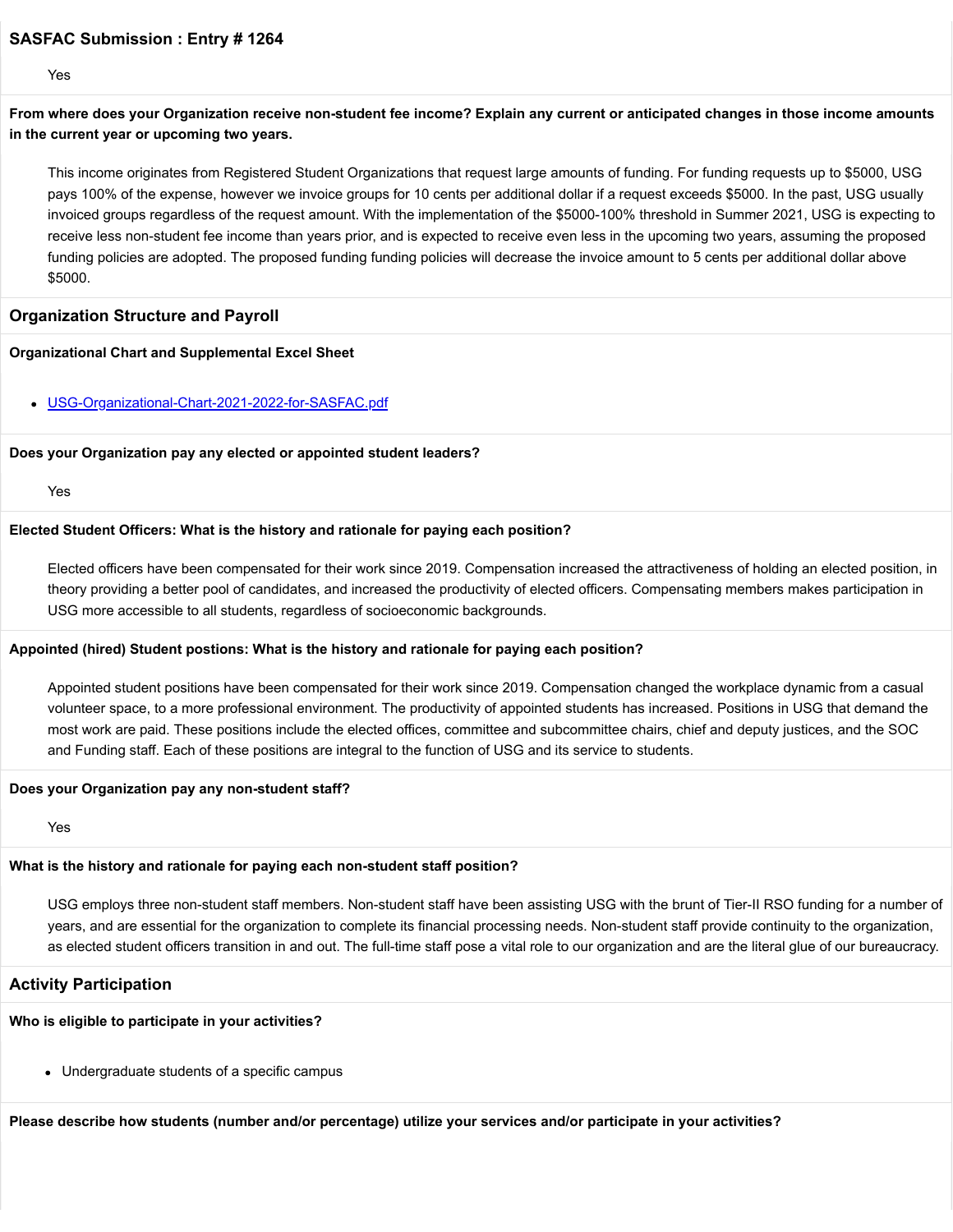All undergraduate students have access to our services/activities, and have the ability to participate in our organization. Any undergraduate student may serve in an elected/appointed capacity, or as a volunteer member of a committee. Nearly every student participates in a Tier-II Registered Student Organization, and are eligible to receive funding from USG for their respective activities. USG serves as a platform for student advocacy work with administration which has achieved a variety of meaningful accomplishments and changes to the university. Every student, in some way or another, benefits from USG advocacy initiatives or services.

### **Please upload your Organization's Quickbooks Profit & Loss Report Standard Last Fiscal Year (FY 21)**

• **[PL21.pdf](https://trusteeorgsupport.uconn.edu/index.php?gf-download=2022%2F02%2FPL21.pdf&form-id=18&field-id=62&hash=af7d436b1aa95c7103885ff3ff627ad98d279c96b5fd1fcb1f2628e40505348b)** 

### **Please upload your Organization's FY 22 Budget**

• [FY-2022-Final-Budget-Approved-10\\_20\\_2022-Breakdown.pdf](https://trusteeorgsupport.uconn.edu/index.php?gf-download=2022%2F02%2FFY-2022-Final-Budget-Approved-10_20_2022-Breakdown.pdf&form-id=18&field-id=65&hash=766c0c3fb32194c845bc4cfc0bc548b95a7555ebe3cb142dd1dbee65931a7b25)

### **Please upload your Organization's Quickbooks Profit & Loss Report Standard Last Fiscal Quarter (FY 22 July 1-Sept 30)**

• [pl221231.pdf](https://trusteeorgsupport.uconn.edu/index.php?gf-download=2022%2F02%2Fpl221231.pdf&form-id=18&field-id=64&hash=794f5c45c812096451c360a24692c725f56106e96e5e37805eeb30444177d752)

### **Expenditures**

### **Briefly describe the programs and services you provide for your constituents that serve as the primary focus of your Organization.**

Our organization provides all undergraduate students with a myriad of events and services to benefit from. Our organization's largest expense is funding for Tier-II Registered Student Organizations, which includes funding for events, travel, equipment, etc.. Nearly all students participate in club activities on campus, and have access to this funding, provided they abide by our Tier-II Funding Policies and procedures. Husky Market is another major expense of our organization. Husky Market is a direct aid program which seeks to address food insecurity among undergraduate students by offering gift cards to local grocery stores. The Period Box initiative provides menstruating students with easy access to menstrual products on the Storrs Campus. In addition, USG provides students with free printing services, newspaper subscriptions, speaker events, meeting space, etc..

#### **What are the top 3 expenditure categories for your Organization?**

- 608.2- Refreshments-Events/Programs
- 615.2- Contractual Services- Events/Programs
- 625- Equipment/Durable Goods

**As a governance Organization which funds Tier 2 RSOs, what is the approximate ratio of dollars used for your own activities vs funding? Please provide a rationale for this ratio.**

(Budgeted Amount)

T2 Funding: 32.5% USG Activities: 67.5%

This fiscal year, we had a significantly large roll over fund balance. Since it is difficult to immediately spend down the fund balance via T2 funding, we increased the relative amount of funding on USG activities. The absolute amount of T2 funding has increased however.

**What are the top 3 expenditure categories for your Organization's funding of Tier 2 RSO's?**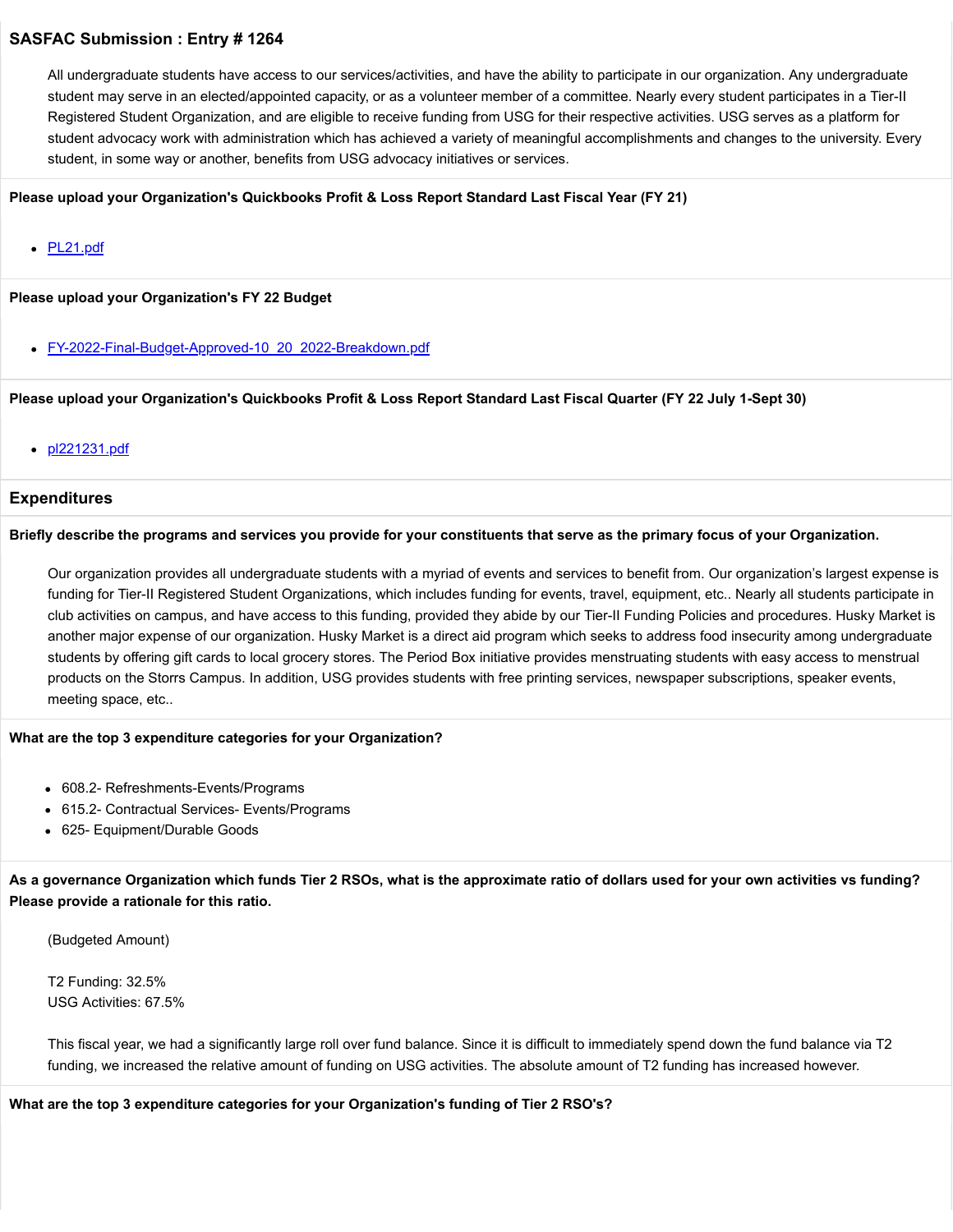- 615.2- Contractual Services- Events/Programs
- 624- Travel
- 642- Wages Student

# **Please explain significant changes in the operating budget (spending plan) for this fiscal year starting 7/1/21 when compared to the previous years budget. What are the short-term goals for the organization?**

There was a significant increase in the amount of Tier-II RSO funding in the budget for this fiscal year. Last year, RSO funding requests were limited due to COVID related restrictions. With campus activities returning back to normal (with the exception of the beginning of second semester), and less restrictive funding policies, more money was allocated to Tier-II RSO funding. Nearly every section of the budget saw an increase in allocation during Fiscal Year 2022, as more events and services are being planned.

### **What (if any) are the timing anomalies with regard to the reported income/expenditures?**

None.

# **Fund Balance**

**If your Organization should carry over funds from one year to the next, what is the ideal (minimum) level of that fund balance and what is the justification for that amount?**

In theory, our organization should carry over a fund balance of zero dollars from one fiscal year to the next. The amount of money students pay in activity fees should equal the amount they receive in our services for a given year. Practically speaking though, a fund balance of \$140,000 (or an average month of revenue) would be ideal. This amount allows room for any timing anomalies in income/expenditures.

## **If your organization is carrying a fund balance above the ideal/minimum level - what planned expenditures are budgeted (in which upcoming fiscal year)with the intention to bring down the fund balance to ideal levels?**

Tier-II RSO funding is projected to increase over the next few years, as university COVID-19 restrictions subside, and new funding policies/procedures come into effect. The new Tier-II Funding Policies have less restrictions than previous policies and are more clearly written, which will likely cause more funding to be requested of USG. Increasing the application window for Husky Market is a relatively simple way of reducing excess fund balance, thus to reduce fund balance, more funds will be allocated towards Husky Market in the following fiscal year. We are confident that we will continue to spend down our balance semester to semester.

### **Projections and Future**

# **Please upload your Organization's FY 23 and FY 24 Budget Projections**

# [Activity-Fee-Budget-Update-Projection-Form-Fiscal-Year-2021-2024.xlsx](https://trusteeorgsupport.uconn.edu/index.php?gf-download=2022%2F02%2FActivity-Fee-Budget-Update-Projection-Form-Fiscal-Year-2021-2024.xlsx&form-id=18&field-id=63&hash=ad24619c33986090631ee88c75cdf662ddf5fa309ce05dc88c4dd2746ecc8a1b)

# **What are your Organizational priorities that are reflected in your projected budgets for the next two fiscal years?**

Our main organizational priority is to continue a high level of funding for Tier-II Registered Student Organizations. RSOs impact nearly all students, and through our financial support for them, we essentially allow students to decide how their money is best spent.

**Date the Organization will be holding (or already held) a public budget forum:**

10/20/2021

# **Have you received TSOS comments and had an opportunity to amend or edit your submission?**

Yes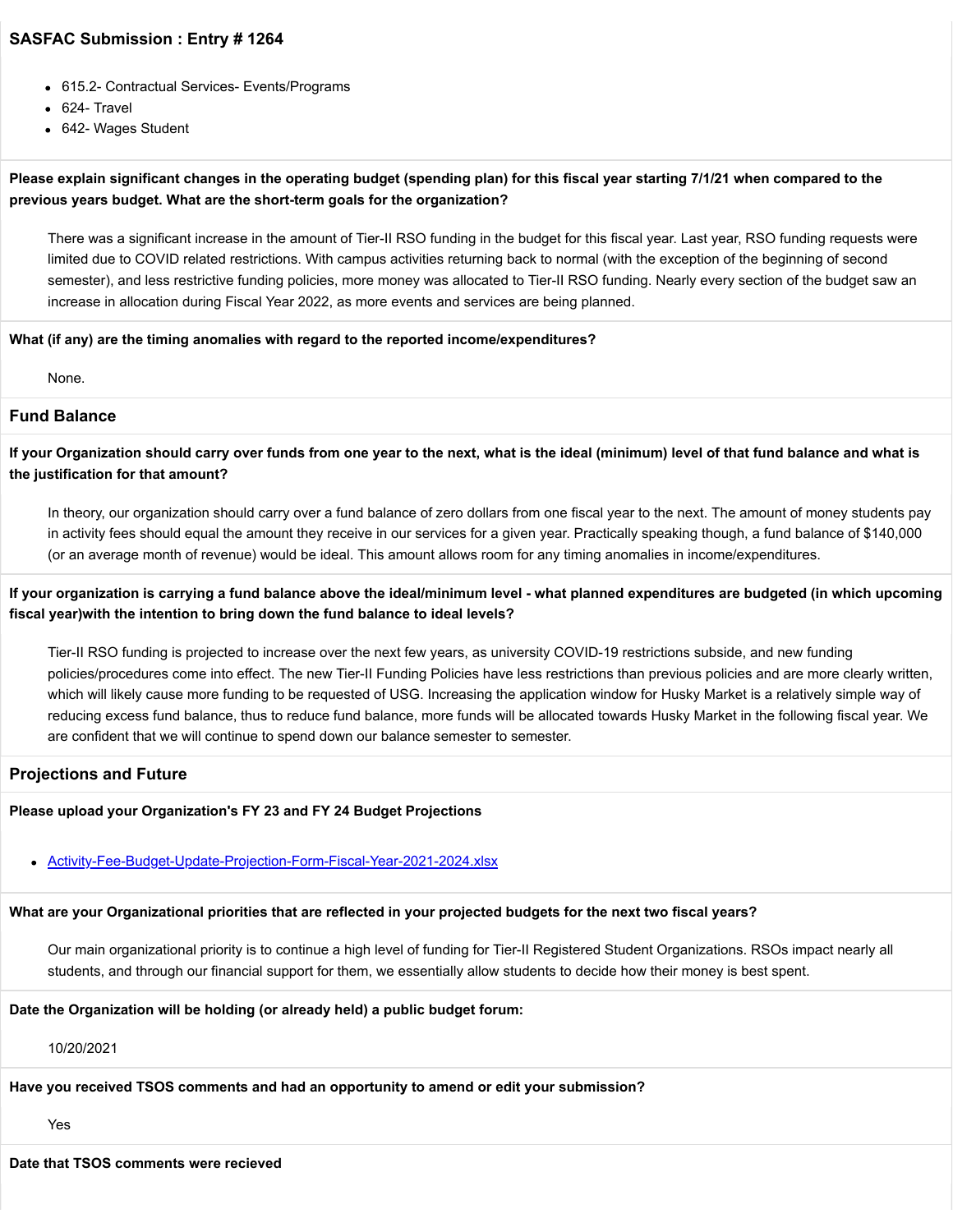02/16/2022

# **Date of formal Organization Budget vote**

10/20/2021

# **Notes**



**Final Submission (ID: 6192b0dd0caad)**

added 3 mins ago

WordPress successfully passed the notification email to the sending server.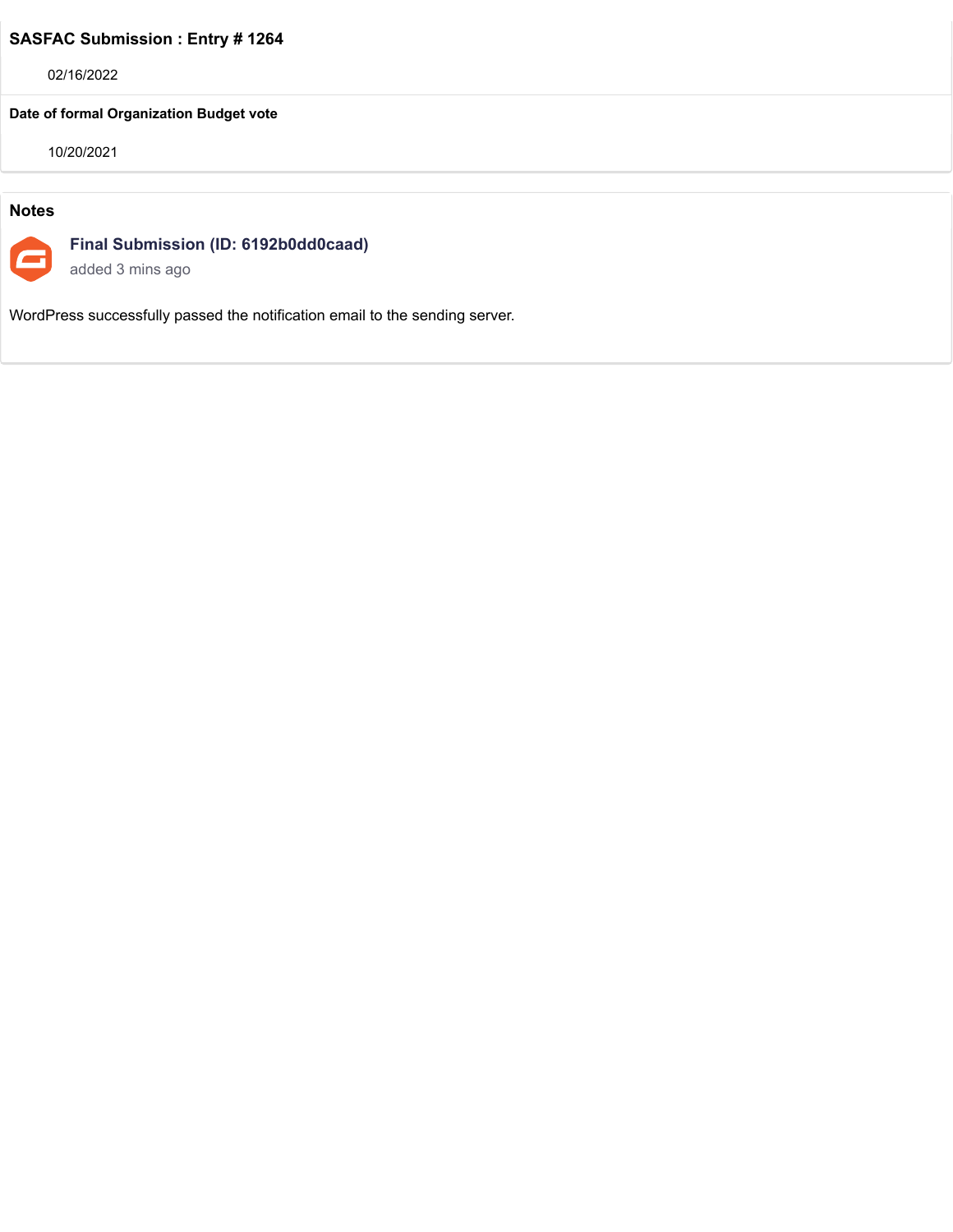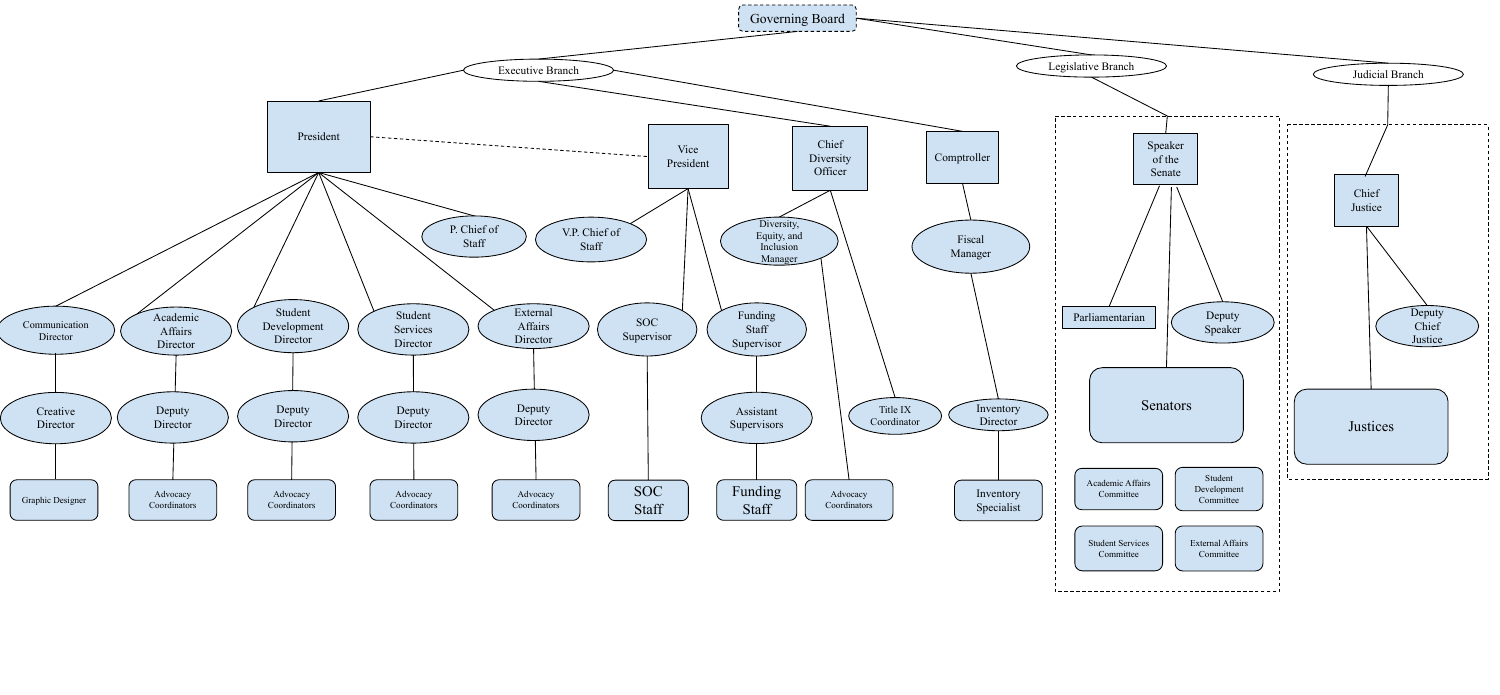# 10:42 PM Undergraduate Student Government 01/21/22 **Profit & Loss** Accrual Basis **Accrual Basis July 2020 through June 2021**

|                                                                                                                                                                                                                                                | Jul '20 - Jun 21                                                           |
|------------------------------------------------------------------------------------------------------------------------------------------------------------------------------------------------------------------------------------------------|----------------------------------------------------------------------------|
| Income<br>512 · Advertising Revenue<br>515 Contractual Services Revenue<br>520 · Sales Revenue (CHOOSE SUB-ACCT)<br>520.2 Food Revenue<br>520.3 Merchandise Revenue<br>520.5 Services Revenue<br>520 · Sales Revenue (CHOOSE SUB-ACCT) - Other | 10.70<br>4,252.22<br>87.86<br>8,446.35<br>603.75<br>$-102.10$              |
| Total 520 · Sales Revenue (CHOOSE SUB-ACCT)                                                                                                                                                                                                    | 9,035.86                                                                   |
| 522 · Registration Fees Revenue<br>523 Rental Revenue<br>546 · Interest Revenue (Univ.)<br>547 · Student Fee Revenue (USG)                                                                                                                     | 8.40<br>444.97<br>1,889.90<br>1,573,336.45                                 |
| <b>Total Income</b>                                                                                                                                                                                                                            | 1,588,978.50                                                               |
| <b>Gross Profit</b>                                                                                                                                                                                                                            | 1,588,978.50                                                               |
| <b>Expense</b><br>603 Gifts<br>605 · Postage/Shipping<br>606 · Printing<br>607 · Promotional Items                                                                                                                                             | 2,212.70<br>33.235.35<br>733.07<br>28,850.05                               |
| 608 Refreshments-USE 608.1 OR 608.2<br>608.1 Organization<br>608.2 Events/Programs                                                                                                                                                             | 178.74<br>123,436.34                                                       |
| Total 608 Refreshments-USE 608.1 OR 608.2                                                                                                                                                                                                      | 123,615.08                                                                 |
| 609 · Subscriptions<br>610 · Supplies (USE 610.1 OR 610.2)<br>610.1 · Supplies (USG)<br>610.2 · Events/Programs                                                                                                                                | 13,851.29<br>194.99<br>59,716.16                                           |
| Total 610 · Supplies (USE 610.1 OR 610.2)                                                                                                                                                                                                      | 59,911.15                                                                  |
| $611 \cdot$ Telephone<br>612 Advertising                                                                                                                                                                                                       | 3,248.40<br>1,215.45                                                       |
| 615 · Contractual(USE 615.1 OR 615.2)<br>615.1 · Organization<br>615.2 · Events/Programs                                                                                                                                                       | 51,965.34<br>315,110.45                                                    |
| Total 615 Contractual(USE 615.1 OR 615.2)                                                                                                                                                                                                      | 367,075.79                                                                 |
| 622 · Registration (USE 622.1/ 622.2)<br>622.1 Registration Fees                                                                                                                                                                               | 6,540.00                                                                   |
| Total 622 · Registration (USE 622.1/ 622.2)                                                                                                                                                                                                    | 6,540.00                                                                   |
| $623 \cdot$ Rental                                                                                                                                                                                                                             | 11,599.45                                                                  |
| 624 Travel                                                                                                                                                                                                                                     | 997.00                                                                     |
| $625$ · Equipment <\$1000<br>627 · Insurance<br>628 · Repairs & Maintenance<br>642 · Wages -- Student<br>643 · Wages -- Non-student<br>645 · Wage Taxes -- Non-student                                                                         | 65,951.22<br>3,102.30<br>7,620.00<br>149,035.26<br>126,659.30<br>81,307.19 |
| <b>Total Expense</b>                                                                                                                                                                                                                           | 1,086,760.05                                                               |
| Net Income                                                                                                                                                                                                                                     | 502,218.45                                                                 |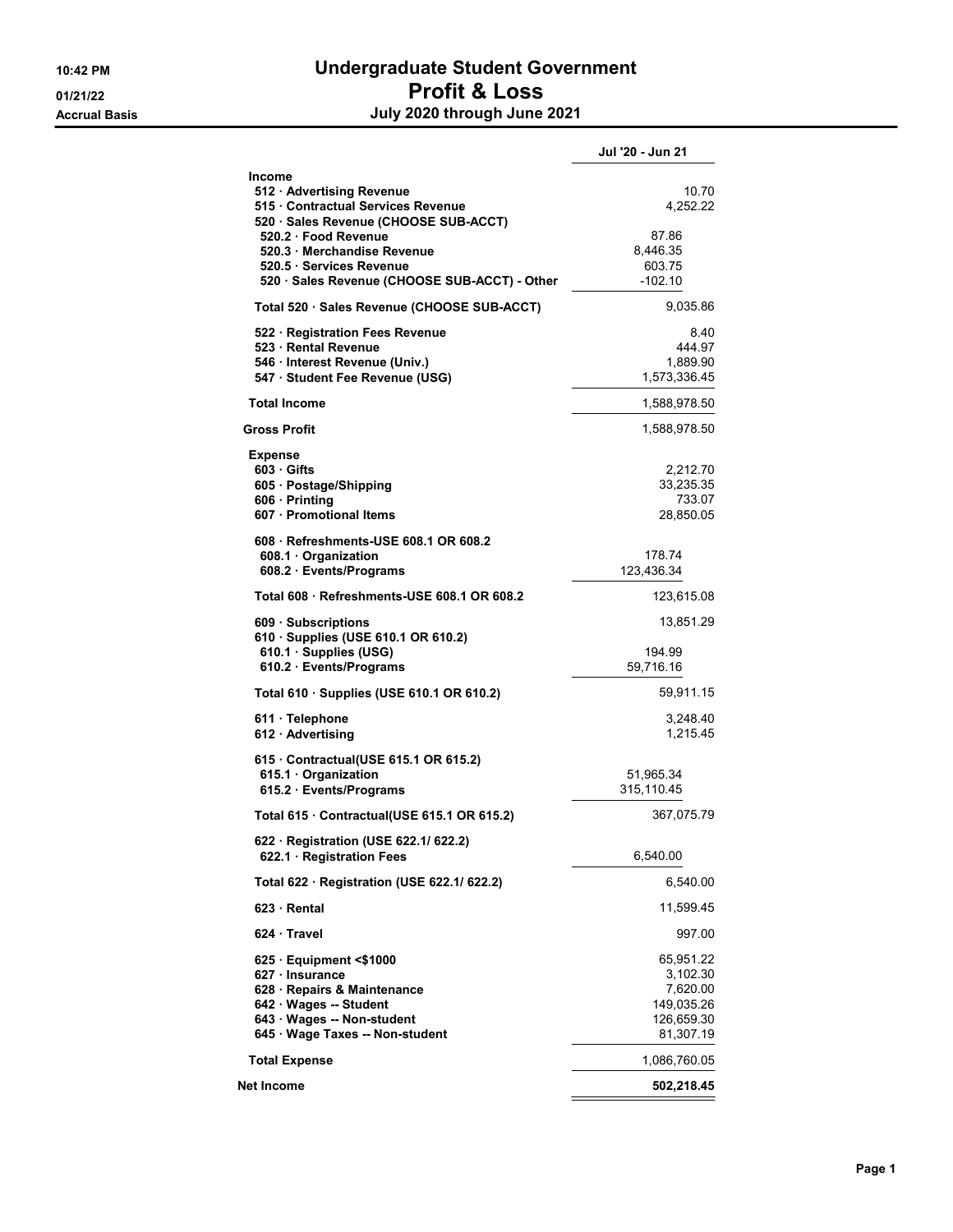| <b>Office/Committee</b>                      | <b>Name/Description</b>                                                  | Amount      |
|----------------------------------------------|--------------------------------------------------------------------------|-------------|
|                                              | Membership Events, Giveaways, USG Merchandise and other Cabinet Needs    | \$50,000    |
|                                              | <b>Recruitment and Retention Events</b>                                  | \$10,000    |
| <b>Office of the President</b>               | <b>Graduation Stoles and Cords</b>                                       | \$3,000     |
|                                              | Total -                                                                  | \$63,000    |
|                                              | Tier-II Registered Student Organization Funding                          | \$1,000,000 |
|                                              | Non-Student Payroll                                                      | \$255,000   |
|                                              | Student Payroll                                                          | \$230,000   |
| <b>Office of the Comptroller</b>             | Alternative Breaks Partnership                                           | \$35,000    |
|                                              | HuskyTHON T-Shirts                                                       | \$20,000    |
|                                              | USG & HuskyTHON Kickoff Event                                            | \$17,000    |
|                                              | Total -                                                                  | \$1,557,000 |
|                                              | Cultural Programs Identity Based Collaborations and Initiatives          | \$30,000    |
|                                              | Cultural Centers Identity Based Collaborations and Initiatives           | \$20,000    |
|                                              | Giveaways, Outreach Initiatives, Advertising for Position Openings       | \$15,000    |
| <b>Office of the Chief Diversity Officer</b> | <b>Recruitment and Retention Events</b>                                  | \$10,000    |
|                                              | USG x AACC Black Leadership Town Hall                                    | \$5,000     |
|                                              | Committee Meeting Food, Space Reservations and Incentives                | \$1,000     |
|                                              | Total -                                                                  | \$81,000    |
|                                              | Meeting Food, Space Reservations and Incentives                          | \$5,000     |
| <b>Office of the Speaker</b>                 | Senate First Fund                                                        | \$500       |
|                                              | Total -                                                                  | \$5,500     |
|                                              | <b>Election Expenses</b>                                                 | \$3,500     |
|                                              | Judiciary Supplies                                                       | \$1,000     |
| The Judiciary                                | <b>Space Reservations</b>                                                | \$1,000     |
|                                              | Total -                                                                  | \$5,500     |
|                                              | <b>Equipment Upgrades</b>                                                | \$16,000    |
| <b>Communications Team</b>                   | Promotional and Advertising Items, Internal and External Outreach Events | \$5,000     |
|                                              | Software                                                                 | \$1,000     |
|                                              | Total -                                                                  | \$22,000    |
|                                              | <b>Finals Care Fairs</b>                                                 | \$80,000    |
|                                              | Free Campus Printng                                                      | \$60,000    |
| <b>Academic Affairs Committee</b>            | Newspaper Subscriptions                                                  | \$20,000    |
|                                              | Student & Faculty Luncheons                                              | \$20,000    |
|                                              | <b>Building Community Events</b>                                         | \$20,000    |
|                                              | Adulting 101 Workshop Series                                             | \$10,000    |
|                                              | Academic Life Panel Series                                               | \$5,000     |
|                                              | Midterm T-Shirts and Merchandise                                         | \$5,000     |
|                                              | Textbook Exchange Network                                                | \$2,000     |
|                                              | Committee Meeting Food, Space Reservations and Incentives                | \$1,000     |
|                                              | Total -                                                                  | \$223,000   |
|                                              | Community Service Day T-Shirts, Transportation, Food and Supplies        | \$4,000     |
|                                              | Food, Shirts, Buttons, and Other Costs Related to Legislative Activities | \$4,000     |
| <b>External Affairs Committee</b>            | Transportation Relating to Legislative Activities                        | \$3,000     |
|                                              | Committee Meeting Food, Space Reservations and Incentives                | \$1,000     |
|                                              | Total -                                                                  | \$12,000    |
|                                              | Justice Now Initiative                                                   | \$125,000   |
|                                              | <b>Cultural Appreciation Series</b>                                      | \$90,000    |
|                                              | Human Rights Symposium                                                   | \$30,000    |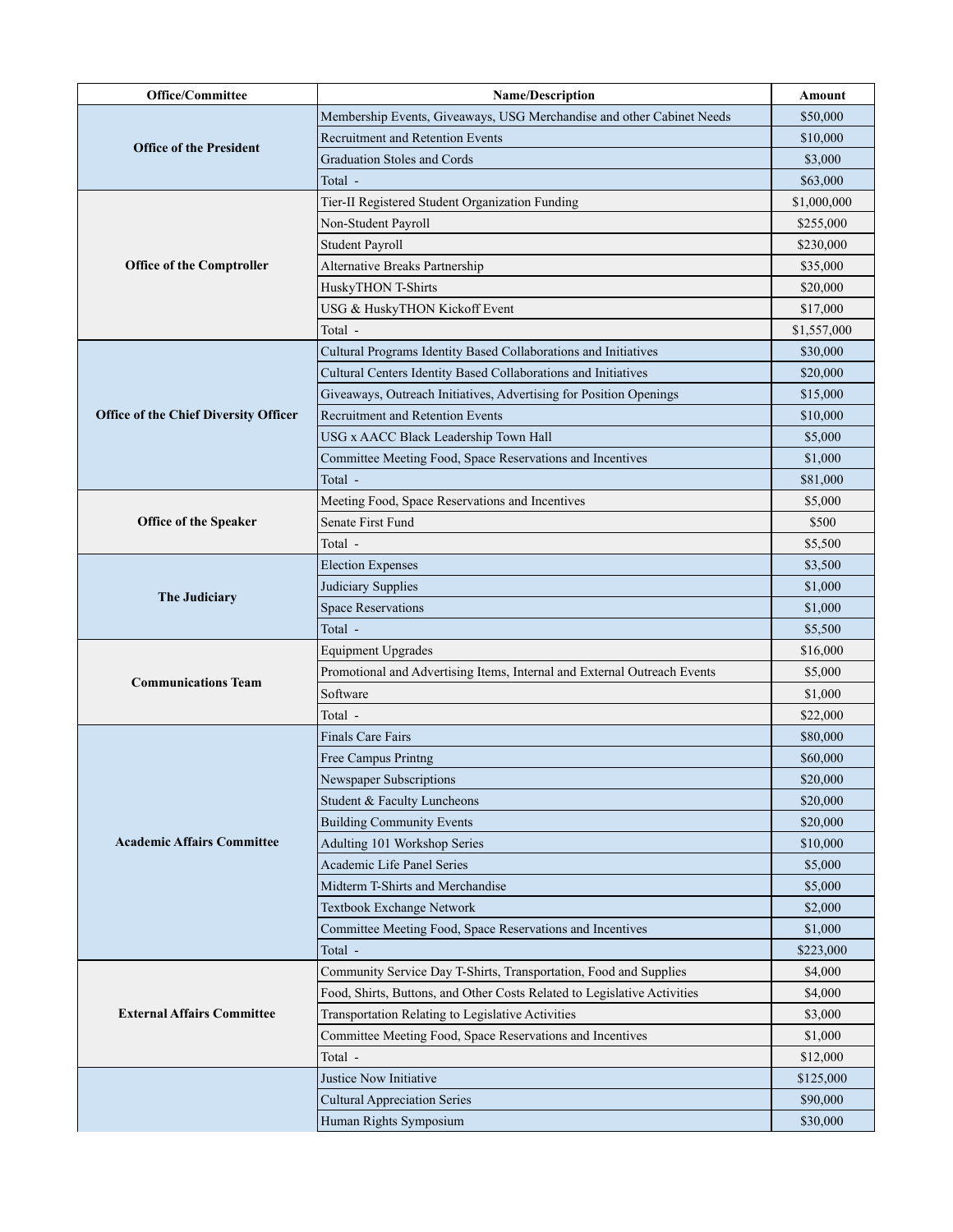| <b>Office/Committee</b>                      | <b>Name/Description</b>                                   | Amount      |
|----------------------------------------------|-----------------------------------------------------------|-------------|
| <b>Student Development Committee</b>         | <b>UCONN Day</b>                                          | \$7,000     |
|                                              | Spring Weekend: Got Cake?                                 | \$5,000     |
|                                              | <b>Sexual Assault Awareness Month</b>                     | \$3,000     |
|                                              | Rally for a Peaceful Planet                               | \$1,500     |
|                                              | Committee Meeting Food, Space Reservations and Incentives | \$1,000     |
|                                              | Total -                                                   | \$262,500   |
|                                              | Husky Market                                              | \$300,000   |
|                                              | Period Box and Menstrual Supplies                         | \$82,000    |
| <b>Student Services Committee</b><br>General | Water Bottle Refill Stations                              | \$75,000    |
|                                              | Sexual Health and Wellness Fair                           | \$70,000    |
|                                              | Women's Empowerment Fair                                  | \$30,000    |
|                                              | Mental Health Training for RSOs                           | \$30,000    |
|                                              | <b>UConn Wellness Boxes</b>                               | \$15,000    |
|                                              | <b>Mask Initiatives</b>                                   | \$15,000    |
|                                              | <b>Community Fridge</b>                                   | \$10,500    |
|                                              | SHaW Pharmacy Plan B Reimbursement                        | \$10,000    |
|                                              | <b>Environmental Justice Conference</b>                   | \$8,000     |
|                                              | Community Ride Day                                        | \$7,000     |
|                                              | Rare Disease Day                                          | \$3,500     |
|                                              | Mental Health Focus Group                                 | \$3,000     |
|                                              | Mental Health Guidebook Printing and Promotion            | \$3,000     |
|                                              | Town Halls, Listening Sessions and Community Dialogues    | \$3,000     |
|                                              | Disability x Mental Health                                | \$2,500     |
|                                              | <b>Unjust Food System Panel</b>                           | \$2,000     |
|                                              | Mental Health Themed Workshops                            | \$1,000     |
|                                              | Committee Meeting Food, Space Reservations and Incentives | \$1,000     |
|                                              | Total -                                                   | \$671,500   |
|                                              | USG Office Renovations, Office Equiptment Upgrades        | \$110,000   |
|                                              | <b>SAIT Support</b>                                       | \$50,000    |
|                                              | <b>Office Refreshments</b>                                | \$5,000     |
|                                              | Office Supplies                                           | \$5,000     |
|                                              | Office Telephone Charges                                  | \$3,000     |
|                                              | Total -                                                   | \$173,000   |
|                                              | <b>Total Expenditures</b>                                 | \$3,076,000 |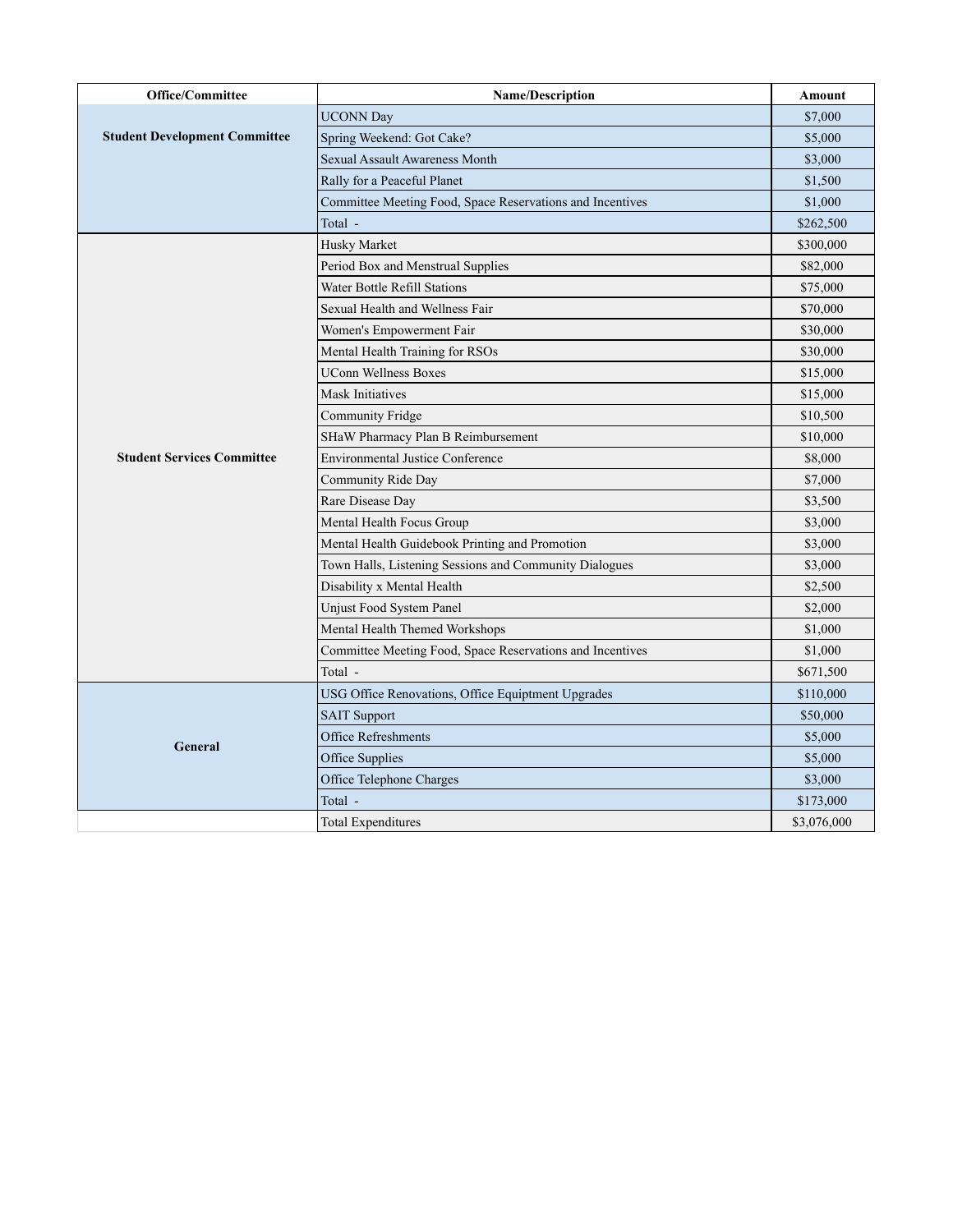# 3:44 PM Undergraduate Student Government 02/11/22 **Profit & Loss** Accrual Basis **Accrual Basis July through December 2021**

| <b>Jul - Dec 21</b>                                                                                                                                                                                                                                                                                                                                                                                                                                                                                                                                                                                                                                                                                                                                                                                                                                                                                           |
|---------------------------------------------------------------------------------------------------------------------------------------------------------------------------------------------------------------------------------------------------------------------------------------------------------------------------------------------------------------------------------------------------------------------------------------------------------------------------------------------------------------------------------------------------------------------------------------------------------------------------------------------------------------------------------------------------------------------------------------------------------------------------------------------------------------------------------------------------------------------------------------------------------------|
| 10,441.25                                                                                                                                                                                                                                                                                                                                                                                                                                                                                                                                                                                                                                                                                                                                                                                                                                                                                                     |
| 12.13<br>415.00                                                                                                                                                                                                                                                                                                                                                                                                                                                                                                                                                                                                                                                                                                                                                                                                                                                                                               |
| 427.13                                                                                                                                                                                                                                                                                                                                                                                                                                                                                                                                                                                                                                                                                                                                                                                                                                                                                                        |
| 497.50<br>785.56<br>523.75                                                                                                                                                                                                                                                                                                                                                                                                                                                                                                                                                                                                                                                                                                                                                                                                                                                                                    |
| 934,806.25                                                                                                                                                                                                                                                                                                                                                                                                                                                                                                                                                                                                                                                                                                                                                                                                                                                                                                    |
| 934,806.25                                                                                                                                                                                                                                                                                                                                                                                                                                                                                                                                                                                                                                                                                                                                                                                                                                                                                                    |
|                                                                                                                                                                                                                                                                                                                                                                                                                                                                                                                                                                                                                                                                                                                                                                                                                                                                                                               |
| 10,989.58<br>5,083.21<br>2,584.30<br>29,221.20                                                                                                                                                                                                                                                                                                                                                                                                                                                                                                                                                                                                                                                                                                                                                                                                                                                                |
| 1,343.07<br>23,146.11                                                                                                                                                                                                                                                                                                                                                                                                                                                                                                                                                                                                                                                                                                                                                                                                                                                                                         |
| 24,489.18                                                                                                                                                                                                                                                                                                                                                                                                                                                                                                                                                                                                                                                                                                                                                                                                                                                                                                     |
| 2,214.00<br>973.22                                                                                                                                                                                                                                                                                                                                                                                                                                                                                                                                                                                                                                                                                                                                                                                                                                                                                            |
| 43,544.32                                                                                                                                                                                                                                                                                                                                                                                                                                                                                                                                                                                                                                                                                                                                                                                                                                                                                                     |
| 1,353.92<br>53.94                                                                                                                                                                                                                                                                                                                                                                                                                                                                                                                                                                                                                                                                                                                                                                                                                                                                                             |
| 515 Contractual Services Revenue<br>520 Sales Revenue (CHOOSE SUB-ACCT)<br>520.3 · Merchandise Revenue<br>Total 520 · Sales Revenue (CHOOSE SUB-ACCT)<br>522 · Registration Fees Revenue<br>547 · Student Fee Revenue (USG)<br>922,131.06<br>608 Refreshments-USE 608.1 OR 608.2<br>Total 608 Refreshments-USE 608.1 OR 608.2<br>610 · Supplies (USE 610.1 OR 610.2)<br>42,571.10<br>Total 610 · Supplies (USE 610.1 OR 610.2)<br>615 Contractual (USE 615.1 OR 615.2)<br>43,880.00<br>151,577.35<br>195,457.35<br>Total 615 Contractual (USE 615.1 OR 615.2)<br>622 · Registration (USE 622.1/ 622.2)<br>27,707.82<br>1,647.20<br>29,355.02<br>Total 622 · Registration (USE 622.1/ 622.2)<br>54,991.22<br>67,106.07<br>105,770.33<br>626 Capital Equipment > \$1000<br>3,093.75<br>35.71<br>18,297.50<br>94,860.88<br>75,981.39<br>645 · Wage Taxes -- Non-student<br>56,356.76<br>820,839.63<br>113,966.62 |
|                                                                                                                                                                                                                                                                                                                                                                                                                                                                                                                                                                                                                                                                                                                                                                                                                                                                                                               |
|                                                                                                                                                                                                                                                                                                                                                                                                                                                                                                                                                                                                                                                                                                                                                                                                                                                                                                               |
|                                                                                                                                                                                                                                                                                                                                                                                                                                                                                                                                                                                                                                                                                                                                                                                                                                                                                                               |
|                                                                                                                                                                                                                                                                                                                                                                                                                                                                                                                                                                                                                                                                                                                                                                                                                                                                                                               |
|                                                                                                                                                                                                                                                                                                                                                                                                                                                                                                                                                                                                                                                                                                                                                                                                                                                                                                               |
|                                                                                                                                                                                                                                                                                                                                                                                                                                                                                                                                                                                                                                                                                                                                                                                                                                                                                                               |
|                                                                                                                                                                                                                                                                                                                                                                                                                                                                                                                                                                                                                                                                                                                                                                                                                                                                                                               |
|                                                                                                                                                                                                                                                                                                                                                                                                                                                                                                                                                                                                                                                                                                                                                                                                                                                                                                               |
|                                                                                                                                                                                                                                                                                                                                                                                                                                                                                                                                                                                                                                                                                                                                                                                                                                                                                                               |